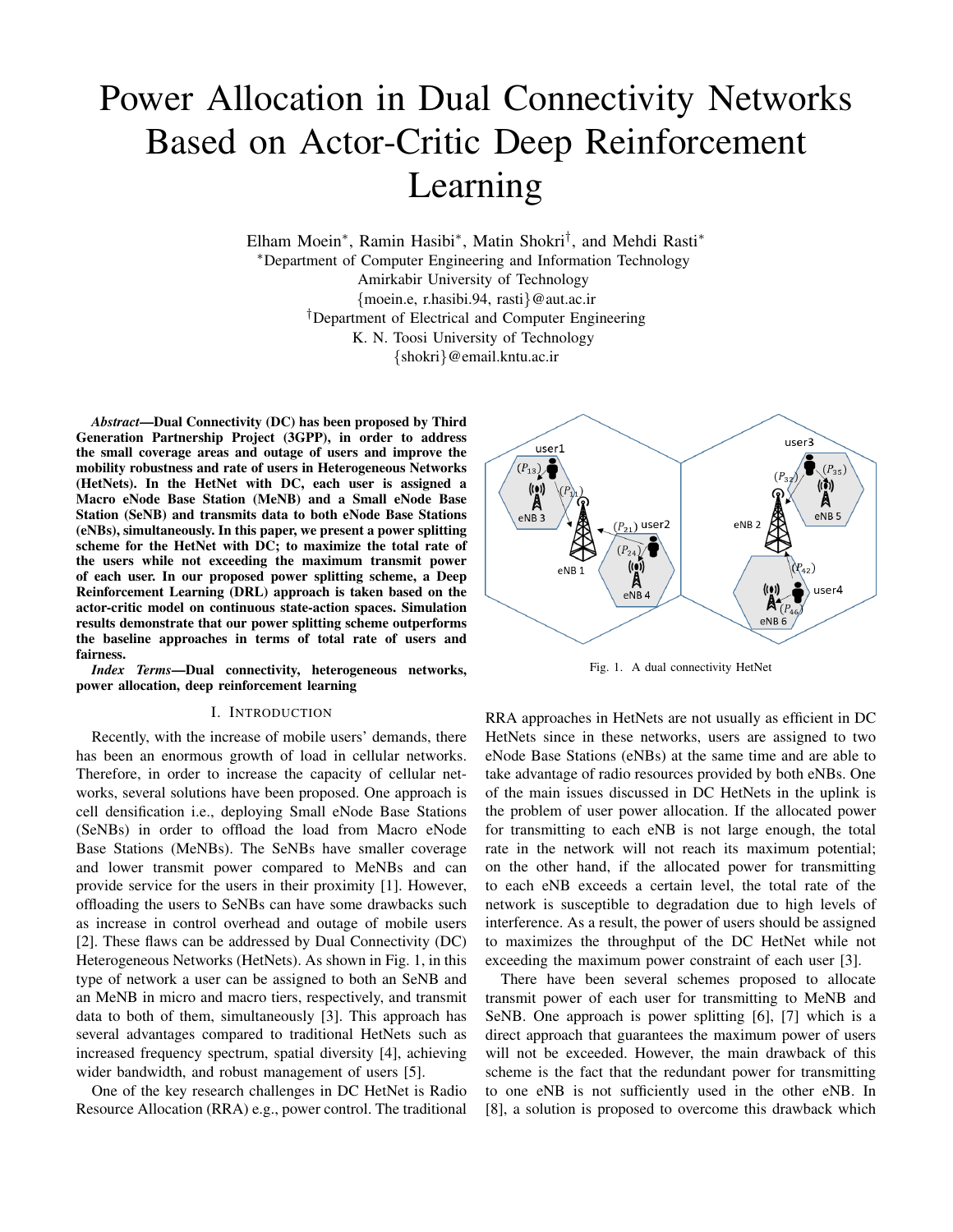aims to utilize the redundant power of a vacant eNB by another eNB. While this improves the power utilization, it does not consider the interference caused by excessive use of the power, and therefore the total rate of the network is prone to degradation. In [3], an uplink power control scheme has been suggested in order to enhance the system performance by considering system traffic demand and Interference of Thermal (IoT). The flaw of this approach arises from the fact that the redundant power not utilized in transmission to one eNB, is not reused for another eNB, leading to a decrease rate in certain circumstances.

Reinforcement Learning (RL) is a category of learning algorithms that involves an agent that can interact with an environment and receive certain rewards for every action it takes. The mentioned agent gradually learns how to take the best set of actions in order to reach an optimal solution [9]. The main drawback of traditional RL methods such as Q-learning is that the feature extraction must be done by an expert. Thus, if this procedure is not performed sufficiently well, the algorithm may not obtain the best possible results. Additionally, these algorithms are also prone to slow convergence in continuous state-action spaces. This category of solutions have been deployed in many works for power allocation. In [10], the use of cooperative Q-learning has been proposed for the users in order to learn the optimal answer considering a Quality of Service (Qos) for every user in their reward function. In [11], the authors have suggested a power allocation scheme using Deep RL (DRL) architecture called Deep Q-Network (DQN) in which the power levels are learned using a distributed approach. This method is extended in [12] by investigating the case of multiple users.

In all the aforementioned RL works, the action space is discrete which is not efficient in real world situations requiring continuous actions. Additionally, so far, the problem of power allocation is discussed in single connectivity (SC) HetNets. In addressing both of these shortcomings, in this paper we propose a deep reinforcement learning scheme in order to solve the problem of uplink user power allocation in DC HetNets using continuous state action spaces and evaluate the outcome of this scheme by comparing its performance with baseline methods.

This paper is organized as follows. In section II the preliminary concepts of this paper are presented. In section III, the system model and the optimization problem are formulated. The simulation results and conclusion are illustrated in section IV and section V, respectively.

#### II. PRELIMINARIES

In this section we explain the concepts of RL, deep learning, and DRL.

#### *A. Reinforcement Learning*

RL is one of the methods that is widely used in order to estimate optimal policies in model-less environments. These methods introduce techniques through which a learning agent tries to find the best actions in every state of the environment



Fig. 2. Different parts of a CNN

and obtains the optimal policy that gains the maximum reward. Q-learning is one of the most popular methods in RL in which the learning agent updates its action-value function of the current state-action pair according to the action-value function of the next state-action pair. This value is called Q-value and is updated as

$$
Q(S_t, A_t) \leftarrow Q(S_t, A_t) + \alpha' [r'_{t+1} + \gamma' \max_a Q(S_{t+1}, a) - Q(S_t, A_t)],
$$
\n
$$
-Q(S_t, A_t)],
$$

in which  $S_t$  and  $A_t$  denote state and action at time step t, respectively. Furthermore,  $r'_{t+1}$  is the reward value at time step  $t + 1$ . In addition,  $\alpha'$  and  $\gamma'$  are used as the learning rate and the discount factor, respectively [9].

#### *B. Deep Learning*

Deep learning is used to enable computers to learn from experience and comprehend complex concepts that are defined through their relation to simpler concepts. Supervised learning is heavily supported by deep learning as a powerful framework. In this framework, a high complexity can be represented by adding more layers and more units within a layer in a deep neural network [13].

Deep learning solutions usually consist of two major steps:

- Automatic feature extraction: This step aims to extract features and hand them to the classification in order to make proper decisions.
- Classification or regression: This step makes decisions about the inputs' class or the output value based on the features of the previous step.

A state of the art deep learning architecture is Convolutional Neural Network (CNN). The main purpose of these types of networks is to solve a supervised classification problem, but these methods have also been proven effective in regression tasks. Three main components of this architecture are:

- Convolutional layer: This layer comprises a set of learnable filters that are responsible for extracting spatial features from the input.
- Pooling layer: This layer performs down-sampling operations along the spatial dimensions.
- Fully connected layer: This layer is responsible for deciding the class of the input features [14].

Fig. 2 illustrates the different parts of a deep CNN and how these components interact with one another.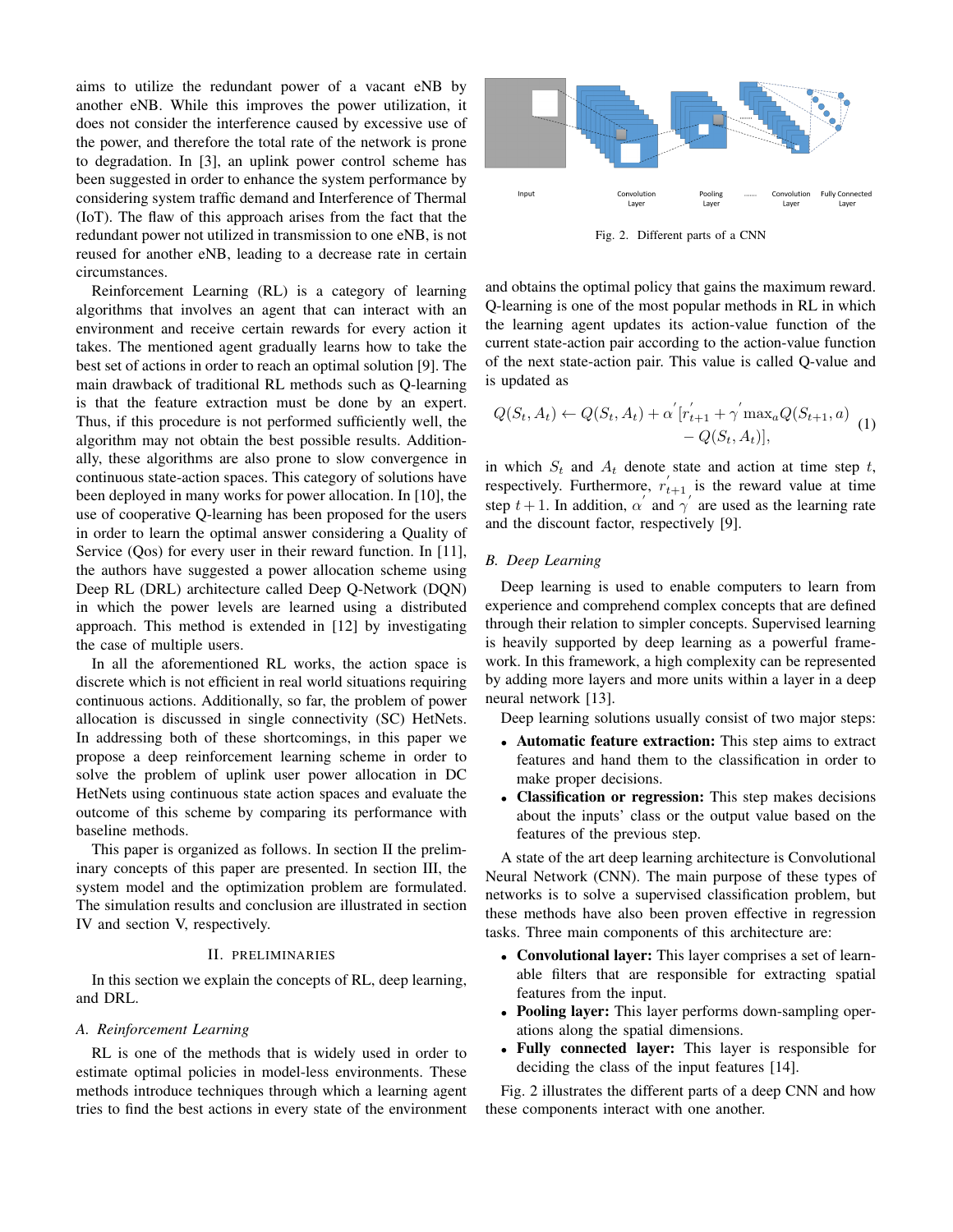

Fig. 3. Actor-critic model

#### *C. Deep Reinforcement Learning*

When the number features in an environment becomes too large for traditional RL methods to estimate the Q-value, a subset of RL algorithms called DRL is used. Although several approximation estimators have been introduced for these type of problems, all of these estimators need an expert in order to define the value function as a linear function of the environment features, which is subject to divergence in the case of inappropriate features [9]. Therefore, we can benefit from the automatic feature extraction of deep learning architectures to prevent this issue [15].

Many problems in real world situations require continuous and high-dimensional action spaces. Traditional DRL methods are not able to find the actions that maximize the actionvalue function in continuous domains. An obvious solution to this problem is to discretize the action space. However, the drawback of this approach is exponential increase in dimension when increasing the degree of freedom i.e., curse of dimensionality. In order to overcome this issue, actor-critic based models have been introduced. In this type of models, two functions named actor and critic are responsible for estimating the continuous action and the Q-value, respectively. Actor receives the state and decides the action to be taken and critic receives this action with the current state and decides whether this particular action is best suited for the agent. In DRL, the two functions that serve as actor and critic are one of the deep neural network architectures e.g., CNN, Long Short Term Memory (LSTM) networks, etc. In this approach, the actor network models the action prediction task as a regression problem, thus, it does not suffer from the curse of dimensionality. [16]. Fig. 3 depicts the actor-critic components.

#### III. SYSTEM MODEL AND PROBLEM FORMULATION

In this section we present our system model and formally state the optimization problem.

#### *A. System Model*

In this paper, a two tier DC HetNet is considered which comprises  $M$  MeNBs,  $S$  SeNBs, and  $N$  users. The bandwidth is orthogonally divided between SeNB and MeNB, which results in zero inter-tier interference. The sets of MeNBs, SeNBs, and users are denoted by  $\mathcal{M} = \{1, 2, ..., M\},\$  $S = \{M+1, M+2, ..., M+S\},\$  and  $\mathcal{N} = \{1, 2, ..., N\},\$ respectively. Each MeNB is located at the center of every cell. Furthermore, SeNBs and users are randomly distributed in the DC network.

We assume that every user is assigned to its corresponding MeNB and SeNB based on pathloss. Thus, the eNB assignment is already performed. Let  $x_{ij} \in \{0, 1\}$  denote the set of assignments of users to eNBs where  $x_{ij}$  is set to 1, if user i is assigned to eNB  $j$ , otherwise it is set to 0. Additionally, it is assumed that

$$
\sum_{j \in \mathcal{M}} x_{ij} = 1 \quad \forall i \in \mathcal{N},
$$

$$
\sum_{j \in \mathcal{S}} x_{ij} = 1 \quad \forall i \in \mathcal{N}.
$$
 (2)

Parameters  $P_{ij}$  and  $L_{ij}$  denote the transmit power of user i while transmitting to eNB  $j$  and the pathloss between user  $i$ and eNB  $j$ , respectively. The interference of each user on each eNB is calculated as

$$
I_{ij} = \begin{cases} P_{ij} L_{ij}^{-1} & \text{if } x_{ij} = 0\\ 0 & \text{else if } x_{ij} = 1. \end{cases}
$$
 (3)

The received signal-to-interference-plus-noise-ratio (SINR) of MeNB  $j$  due to the transmission power of user i is determined as

$$
\gamma_{ij} = \frac{P_{ij} L_{ij}^{-1}}{\sum_{k \in \mathcal{N}} I_{kj} + \sigma_j} \quad \forall i \in \mathcal{N}, j \in \mathcal{M}, \tag{4}
$$

where  $\sigma_i$  represent noise power at MeNB j which is calculated by  $\sigma_j = W_j n_j$ , where  $W_j$  and  $n_j$  denote the bandwidth and power density at MeNB j, respectively.

Likewise, the SINR of SeNB  $j$  as a result of the transmission power of the user  $i$  is given by

$$
\gamma_{ij} = \frac{P_{ij} L_{ij}^{-1}}{\sum_{k \in \mathcal{N}} I_{kj} + \sigma_j} \quad \forall i \in \mathcal{N}, j \in \mathcal{S},
$$
 (5)

where  $\sigma_j$  shows the noise power in SeNB j which is obtained through  $\sigma_j = W_j n_j$ . Additionally,  $W_j$  and  $n_j$  represent the bandwidth and power density of SeNB  $j$ , respectively.

According to Shannon's theory, the data rate of user  $i$  to eNB  $j$  is calculated as

$$
r_{ij} = x_{ij} W_j log_2(1 + \gamma_{ij}) \quad \forall i \in \mathcal{N}, j \in \mathcal{M} \cup \mathcal{S}, \quad (6)
$$

Moreover, the total rate of user i while transmitting to eNB  $j$ is obtained through

$$
R_i = \sum_{j \in \mathcal{M} \cup \mathcal{S}} r_{ij} \quad \forall i \in \mathcal{N} \tag{7}
$$

The set of total rates of all the users is expressed as

$$
\mathcal{R} = \bigcup_{i=1}^{N} R_i.
$$
 (8)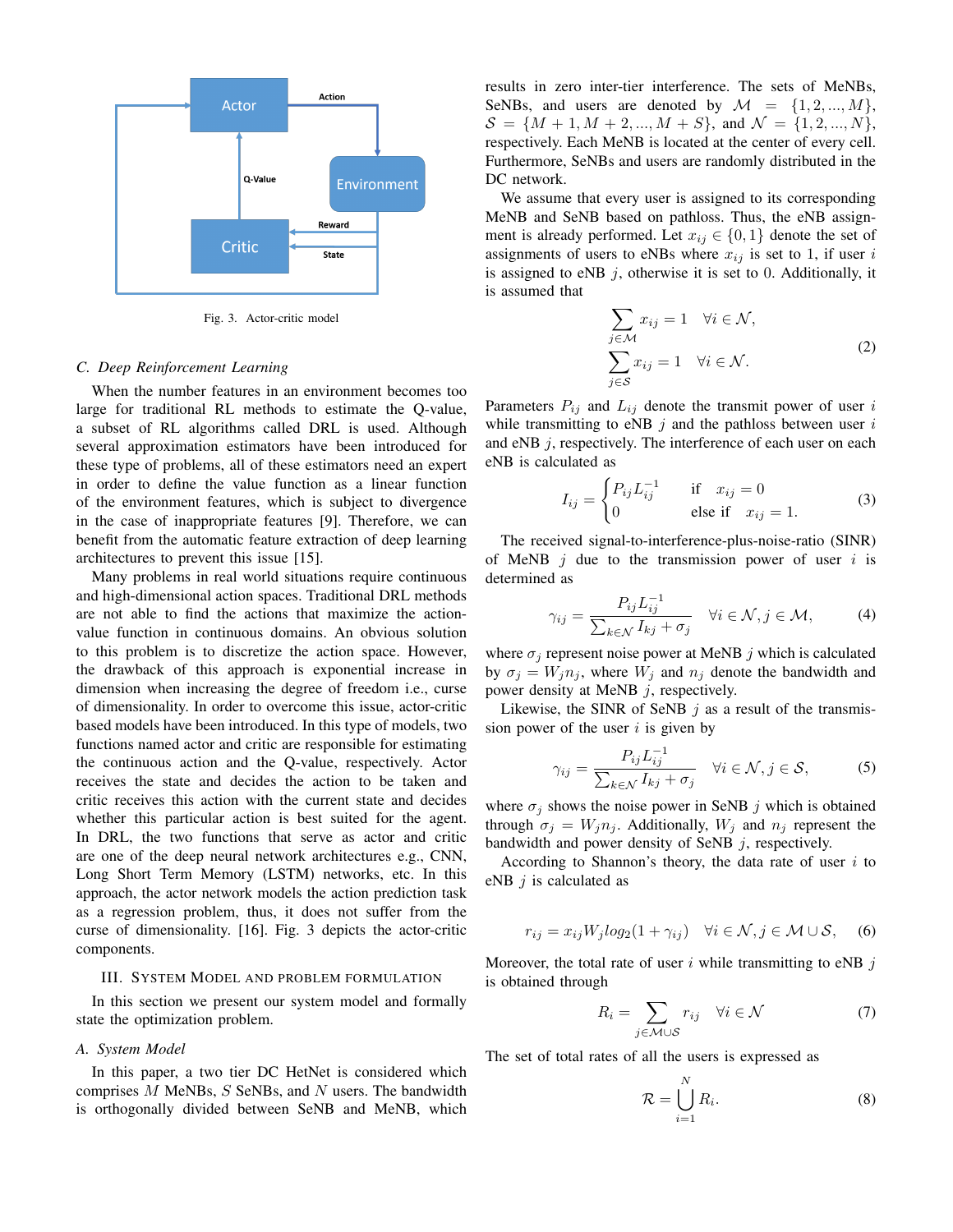Additionally, the set of interferences of all users on the eNBs is denoted by

$$
\mathcal{I} = \bigcup_{i=1,j=1}^{i=N,j=M+S} \{I_{ij}\}\tag{9}
$$

The set of powers allocated to user  $i$  for transmitting to eNB  $i$  is denoted by

$$
P_i = \{ \sum_{j \in \mathcal{M}} x_{ij} P_{ij}, \sum_{j \in \mathcal{S}} x_{ij} P_{ij} \} \quad \forall i \in \mathcal{N}.
$$
 (10)

In addition, we assume that all the users have an equal constant maximum transmit power that we aim to split between MeNB and SeNB in the uplink.

## *B. Power Splitting*

According to Third Generation Partnership Project (3GPP) [17], the transmit power of users for the Physical Uplink Shared Channel (PUSH) is calculated as follows

$$
P_{PUSCH} = \min\{P_{max}, 10\log_{10}RB + P_0 + \alpha P_L + \Delta_{TF} + f(i)\},
$$
 (11)

where  $P_{max}$  and RB represent the maximum transmit power of users and the number of resource blocks assigned to each user, respectively. Additionally,  $P_0$  and  $P_L$  express the power offset that controls the SINR target and pathloss from a given user to its assigned eNB, respectively. Furthermore,  $\Delta_{TF}$ denotes an offset that depends on transport format (TF) scheme and  $f(i)$  denotes the correction value, which is based on the Transmit Power Control (TPC) command. Finally,  $\alpha$  is the compensation factor of pathloss that is usually set in the range of  $[0, 1]$ . This power control scheme is also known as Fractional Power Control (FPC) and is widely used in LTE networks. In this scheme, which is a combination of open-loop and closed-loop control, the user is in charge of measuring signal quality in order to compensate for pathloss and shadowing in the open-loop power control. In the closedloop power control, eNB generates the power control command based on its measurements and feeds it back to the user using the downlink control signaling channel. The parameter  $\alpha$  in (11) specifically makes an equilibrium between cell edge throughput and cell capacity in the open-loop power control.

In order to avoid exceeding the limit of power, the maximum transmit power of each user is split into two proportions between MeNB and SeNB based on the following

$$
P_{MeNB} + P_{SeNB} \le P_{max},\tag{12}
$$

where  $P_{MeNB}$  and  $P_{SeNB}$  denote the maximum transmit power of the user when transmitting to MeNB and SeNB, respectively. Parameter  $P_{max}$  in (11) is replaced by these two values in each tier. Two basic solutions given below are employed in order to tackle the power splitting problem.

*1) Splitting Equally:* The maximum transmit power of each user is equally split between MeNB and SeNB as

$$
P_{MeNB} = P_{SeNB} = \frac{P_{max}}{2}.
$$
 (13)

Although this approach is fairly simple without any overhead, it does not take into account the pathloss difference between MeNB and SeNB and therefore is susceptible to rate deterioration of the users with higher pathloss. This is due to the fact that the users at the cell edge but in close proximity to SeNBs, do not use their power resources for transmitting to MeNB efficiently while the power transmitted to SeNB is wasted.

*2) Pathloss Based Splitting:* In order to guarantee the users' QoS, a pathloss based power splitting has been proposed. This approach is described as

$$
P_{MeNB} = \frac{L_{ij}}{L_{ij} + L_{ik}} P_{max} \quad \forall i \in \mathcal{N}, j \in \mathcal{M}, k \in \mathcal{S} \quad (14)
$$

$$
P_{SeNB} = \frac{L_{ik}}{L_{ij} + L_{ik}} P_{max} \quad \forall i \in \mathcal{N}, j \in \mathcal{M}, k \in \mathcal{S}. \quad (15)
$$

Although as opposed to the previous method, the cell edge users can achieve a desirable rate at the eNB, this method imposes a large amount of interference on the neighboring cells since a large proportion of the maximum power is allocated to the eNB located further from the user compared to the other eNB. Thus, the interference level raises and the performance of the whole system is negatively affected.

## *C. Problem formulation*

The uplink power allocation optimization problem to maximize the total rate of the DC HetNet can be formally stated as

$$
\max_{P} \sum_{i \in \mathcal{N}} x_{ij} R_i
$$
\ns.t.\n
$$
C_1: \sum_{j \in \mathcal{M} \cup \mathcal{S}} x_{ij} P_{ij} \le P_{max} \quad \forall i \in \mathcal{N},
$$
\n(16)

In problem (16), we aim to maximize the total transmit power of users. In addition, constraint  $C_1$  implies that the total transmit power of each user when transmitting to its assigned MeNB and SeNB should be less than or equal to the maximum transmit power of users.

# IV. POWER ALLOCATION BASED ON ACTOR-CRITIC DEEP DETERMINISTIC POLICY GRADIENT

In this section, we present our DRL setting to solve the optimization problem (16). We adjust the parameters of the actor-critic based Deep Deterministic Policy Gradient (DDPG) model of [16] such that the DC property of the HetNet is realized through proper choice of state, action, and reward. Moreover, to analyse these parameter, the CNN concepts are adopted in the actor and critic functions. Below, we explain our novel scheme in details. Three main components of each RL problem are state, action, and reward, which are describes below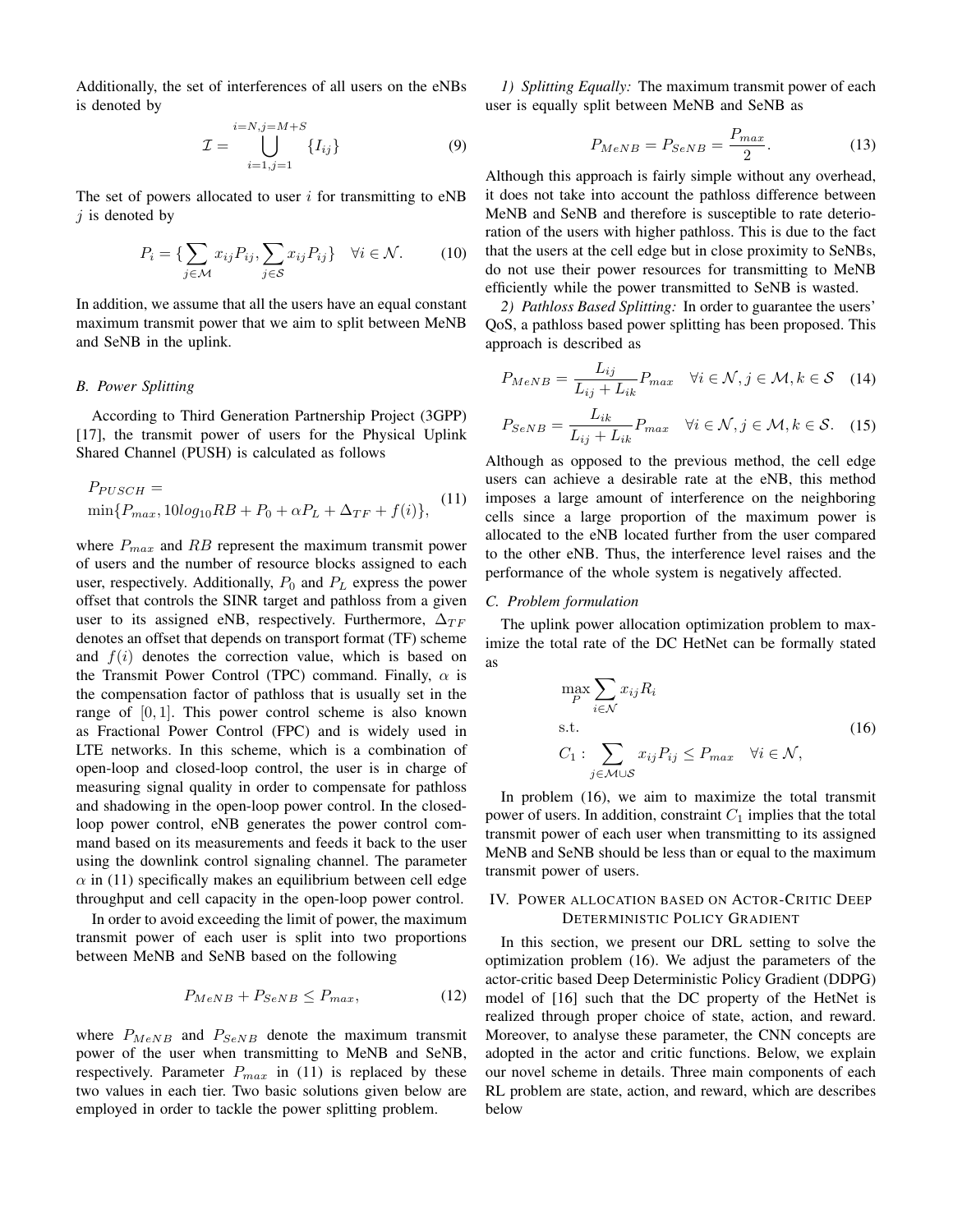# Algorithm 1: DDPG Algorithm [16]

Initialize weight of actor  $\pi(s|\theta^{\pi})$  with  $\theta^{\pi}$ Initialize weight of critic  $Q(s|\theta^{Q})$  with  $\theta^{Q}$ Initialize target network  $Q'$  with weights  $\theta^{Q'} \leftarrow \theta^Q$ Initialize target network  $\pi'$  with weights  $\theta^{\pi'} \leftarrow \theta^{\pi}$ Initialize replay buffer  $R$ for  $e \leftarrow 1$  to episodes do Initialize the exploration noise  $Z_0$  for action exploration Receive initial state  $s_1$ for  $t \leftarrow 1$  to steps do Select action  $a_t = \pi(s_t|\theta^{\pi}) + Z_t$  based on the current policy and exploration noise Perform action  $a_t$  and get reward  $r_t$  and observe new state  $s_{t+1}$ Store transition  $(s_t, a_t, r_t, s_{t+1})$  in replay buffer R Randomly select a mini-batch of N transitions  $(s_i, a_i, r_i, s_{i+1})$  from R Set  $y_i = r'_i + \gamma' Q^{'}(s_{i+1}, \pi^{'}(s_{i+1}|\theta^{\pi'})|\theta^{Q'})$ Update critic by minimizing  $L(\theta^Q) = \mathbb{E}_{s_t \sim \rho^\beta, a \sim \beta, r' \sim E} [(Q(s_t, a_t | \theta^Q) - y_t)^2]$ Update the actor policy using randomly selected sample policy gradient  $\nabla_{\theta^{\pi}}J = \mathbb{E}_{s_t \sim \rho^{\beta}}[\nabla_a Q(s, a | \theta^{\tilde{Q}})|_{s=s_t, a=\pi(s_t)}\nabla_{\theta^{\pi}} \pi(s | \theta^{\pi})|_{s=s_t}]$ Update the target networks  $\theta^{Q'} \leftarrow \tau \theta^Q + (1-\tau) \theta^{Q'}$  $\theta^{\pi'} \leftarrow \tau \theta^{\pi} + (1-\tau) \theta^{\pi'}$ end end

|       | $R_1$ $I_{1,2}$ $I_{1,4}$ $I_{1,5}$ $I_{1,6}$ |  |  |  |  |                                                                                          |  |  |
|-------|-----------------------------------------------|--|--|--|--|------------------------------------------------------------------------------------------|--|--|
|       | $R_2$ $I_{2,2}$ $I_{2,3}$ $I_{2,5}$ $I_{2,6}$ |  |  |  |  |                                                                                          |  |  |
|       | $R_3$ $I_{3,1}$ $I_{3,3}$ $I_{3,4}$ $I_{3,6}$ |  |  |  |  |                                                                                          |  |  |
|       | $R_4$ $I_{4,1}$ $I_{4,3}$ $I_{4,4}$ $I_{4,5}$ |  |  |  |  | $P_{1,3}$   $P_{2,1}$   $P_{3,2}$   $P_{4,2}$<br>$P_{1,1}$ $P_{2,4}$ $P_{3,5}$ $P_{4,6}$ |  |  |
| State |                                               |  |  |  |  | Action                                                                                   |  |  |

State

Fig. 4. State and action of the scenario in Fig. 1

• State: The state of the environment at time step  $t$  is

$$
s_t = \mathcal{R} \cup \mathcal{I} \tag{17}
$$

• Action: The action set of the agent at time step  $t$  is

$$
a_t = \bigcup_{i=1}^{N} P_i.
$$
 (18)

If the sum of the powers allocated for each user to the eNBS are higher than the maximum power of the user, the powers are scaled such that their sum is equal to the maximum power of each user.

**Reward:** The reward function for each action at time step t is

$$
r_t' = \sum_{i=1}^{N} R_i
$$
 (19)

Therefore, the state of the environment at each time step is an array of size  $N(M + S - 1)$  with each row corresponding to the rate of each user and the interference on the eNBs that are not assigned to this user. Furthermore, the actions include an array of size  $2 \times N$  with each row corresponding to the power set of each user in the macro and micro tiers. Fig. 4 shows the state and action arrays of the scenario depicted in Fig. 1.

In DDPG model of [16], same as every RL setting, an agent interacts with the environment E with a certain action  $a_t \in$  $\mathbb{R}^N$  and receives a reward  $r'(s_t, a_t)$  and state  $s_{t+1}$  at time step  $t$ . The actor determines the deterministic policy function  $\pi : \mathcal{S} \to \mathcal{A}$  in which S and A represent the state and action spaces, respectively. The action-value function is defined as:

$$
Q^{\pi}(s_t, a_t | \theta^Q) = \mathbb{E}_{s, r' \sim E, a \sim \pi} [r'(s_t, a_t) + \gamma' Q^{\pi}(s_{t+1}, \pi(s_{t+1}) | \theta^Q)] \tag{20}
$$

in which, E denotes the expectation value. Furthermore,  $\gamma^{'} \in$ [0, 1] and  $\theta^Q$  denote the discount factor and the critic parameters, respectively. Additionally, this expectation depends solely on  $E$  and therefore, can be learned by an off-policy approach based on the trajectories generated through a behaviour policy  $β$ . The loss function considered for optimizing the critic function is

$$
L(\theta^{Q}) = \mathbb{E}_{s_t \sim \rho^{\beta}, a \sim \beta, r' \sim E} [(Q(s_t, a_t | \theta^{Q}) - y_t)^2], \quad (21)
$$

in which  $y_t$  is obtained by

$$
y_t = r'(s_t, a_t) + \gamma' Q(s_{t+1}, \pi(s_{t+1}) | \theta^Q). \tag{22}
$$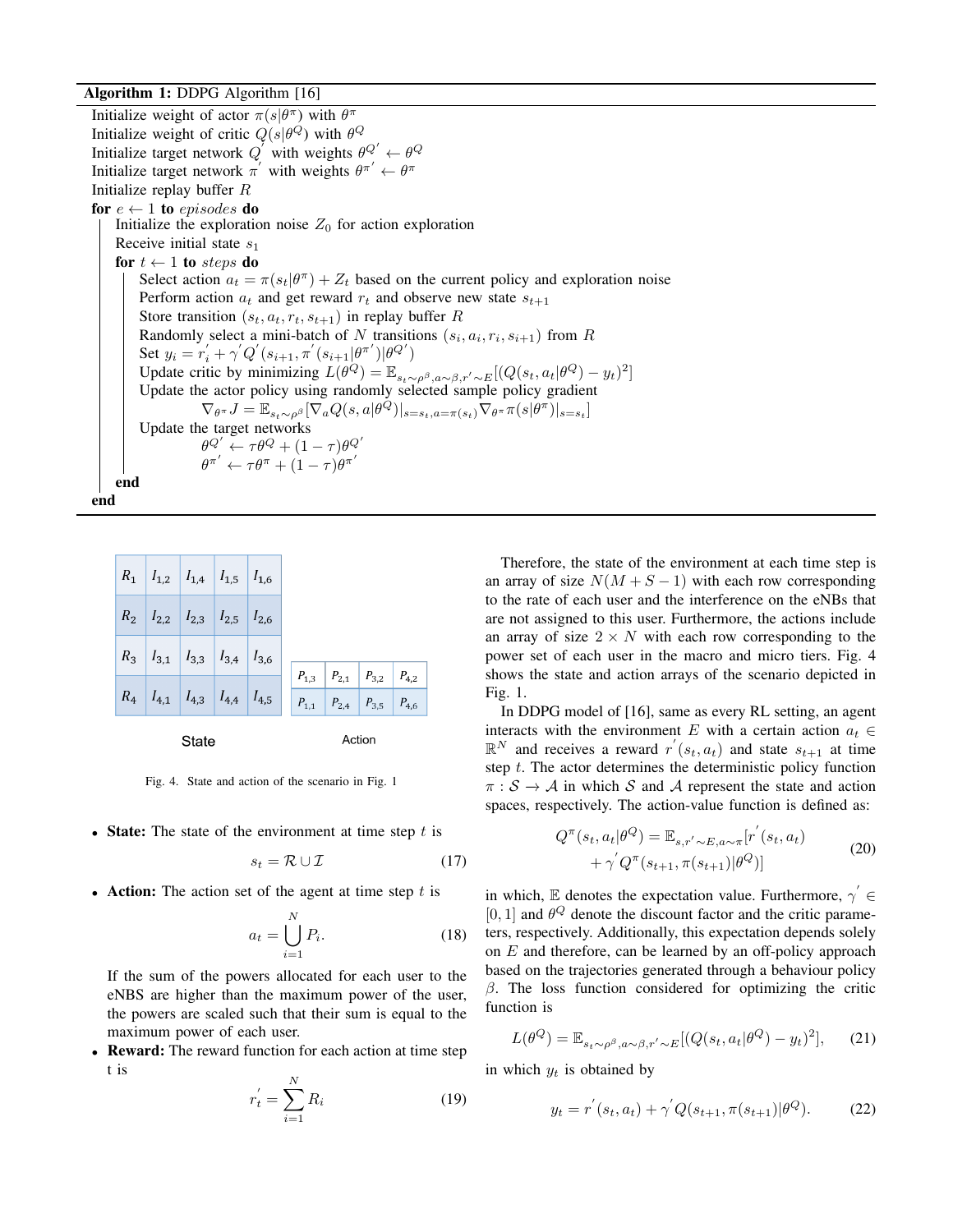The expected sum of discounted future rewards J from the starting state is defined as

$$
J = \mathbb{E}_{s,r' \sim E, a \sim \pi} \left[ \sum_{i=1}^{T} \gamma'(i-1) r'(s_i, a_t) \right]
$$
 (23)

Assuming the actor function  $\pi(s|\theta^{\pi})$ , the critic function can be learned by (1). Furthermore, the actor function can be updated by applying the chain rule on  $J$  with respect to the actor parameters  $\theta^{\pi}$  as

$$
\nabla_{\theta^{\pi}} J = \mathbb{E}_{s_t \sim \rho^{\beta}} [\nabla_a Q(s, a | \theta^Q)|_{s=s_t, a=\pi(s_t)} \nabla_{\theta^{\pi}} \pi(s | \theta^{\pi})|_{s=s_t}],
$$
\n(24)

in which  $\rho^{\beta}$  represents the discounted state visitation distribution of behaviour policy  $\beta$ . It is proved in [18] that (24) is in fact the policy gradient.

The exploration noise function  $Z_t$  is used to create trajectories in this off-policy method. Similar to [16] we employ Ornstein-Uhlenbeck [19] process in order to produce trajectories based on exploration policy  $\pi'(s)$  which is calculated as

$$
\pi^{'}(s) = \pi(s|\theta^{\pi}) + Z_t.
$$
\n(25)

In order to avoid learning divergence in this approach, [16] has proposed the use of two methods:

- Replay buffer: in this method, a finite sized buffer which stores the transition by tuples of  $(s_t, a_t, r_t, s_{t+1})$ is employed. In order to update the actor and critic functions, a mini-batch is selected from the buffer based on uniform distribution.
- Soft target update: in this approach, initially, the parameters of the actor and critic networks are copied in networks  $Q^{'}(s_t, a_t | \theta^{Q^{'}})$  and  $\pi^{'}(s | \theta^{\pi^{'}})$  and the target value is obtained by these two networks. Afterwards, in each update, the parameters of these networks are calculated by  $\theta' \leftarrow \tau \hat{\theta} + (1 - \tau) \theta'$  with  $\tau \ll 1$ .

The pseudo-code of the DDPG is provided in Algorithm 1.

# V. SIMULATION RESULTS

In this section, we demonstrate simulation results to evaluate our proposed approach of DRL based uplink power control in a DC HetNet. There are two MeNBs in a  $500m \times 500m$  coverage area. MeNBs are placed in the center of each cell and four SeNBs and N users are distributed randomly. Additionally, the pathloss of each user i to MeNB  $j$  and SeNB  $k$  is calculated by  $L_{ij}(d_{ij}) = 34+40log_2(d_{ij})$  where  $d_{ij}$  denotes the distance between user i and MeNB j and  $L_{ik}(d_{ik}) = 37 + 30log_2(d_{ik})$ where  $d_{ik}$  denotes the distance between user i and SeNB k, respectively. The rest of the simulation parameters are provided in table III. Additionally, the architectures of both actor and critic networks for different number of users are given in Tables I and II, respectively, with abbreviations defined below.  $Conv(x, y, z, v)$  denotes a convolution layer with kernel size of  $[x, y]$  and z filters with valid padding. Furthermore,  $FC(n)$ denotes a fully connected layer with  $n$  number of neurons. Additionally, BN stands for batch normalization layer [20]. Moreover, LReLU and ReLU stand for the Leaky Rectifying

TABLE I ACTOR NETWORK MODELS

| Number of users | Actor                                             |
|-----------------|---------------------------------------------------|
|                 | State $(12.5)$ - Conv $(32.3.2,v)$ - BN - LReLU - |
| 12              | $Conv(32,3,2,v) - BN - LReLU -$                   |
|                 | $Conv(64,3,2,v) - BN -$                           |
|                 | $FC(256)$ - Sigmoid                               |
|                 | State $(16.5)$ - Conv $(32.5.2,v)$ - BN - LReLU - |
| 16              | $Conv(32.5.2,v) - BN - LReLU -$                   |
|                 | $Conv(64,3,2,v) - BN -$                           |
|                 | $FC(256)$ - Sigmoid                               |
|                 | $State(20,5) - Conv(32,6,2,v) - BN - LReLU -$     |
|                 | $Conv(32,6,2,v) - BN - LReLU -$                   |
| 20              | $Conv(64,5,2,v)$ - BN - LReLU -                   |
|                 | $FC(256)$ - Sigmoid                               |
|                 | $State(24,5) - Conv(32,6,2,v) - BN - LReLU -$     |
|                 | $Conv(32.5.2,v) - BN - LReLU -$                   |
| 24              | $Conv(64,5,2,v)$ - BN - LReLU -                   |
|                 | $FC(512) - LReLU -$                               |
|                 | $FC (256) - Sigmoid$                              |
|                 | $State(24.5) - Conv(32.9.2, v) - BN - LReLU -$    |
|                 | $Conv(32,6,2,v) - BN - LReLU -$                   |
| 28              | $Conv(64, 6, 2, v) - BN - LReLU -$                |
|                 | $FC(512) - LReLU -$                               |
|                 | $FC (256) - Sigmoid$                              |



Fig. 5. Average reward of training the agent

Linear Unit and Rectifying Linear Unit activation functions, respectively [21], [22]. Finally, Out stands for the linear output of the network. In order to train the RL agent for allocating the power to users, each episode was run on different scenarios with random user locations. Maximum of 20000 episodes were run on each scenario. Fig. 5 depicts the average obtained reward in each episode on all the scenarios. As shown in Fig. 5, the agent is able to converge to an optimum policy for allocating the users' power.

In order to evaluate our proposed approach in a DC HetNet, we compare it with methods described in III-B1, III-B2, and Genetic Algorithm (GA) for optimizing (16) in which each gene comprises of a proportion of the power that is allocated to a user. In [23], GA is considered to be a near-optimum method in the non-convex problems such as (16).

In Fig. 6, we compare the achieved total rate of users in the network through our DRL approach with the total rate obtained by splitting equally, pathloss based splitting, and GA. It can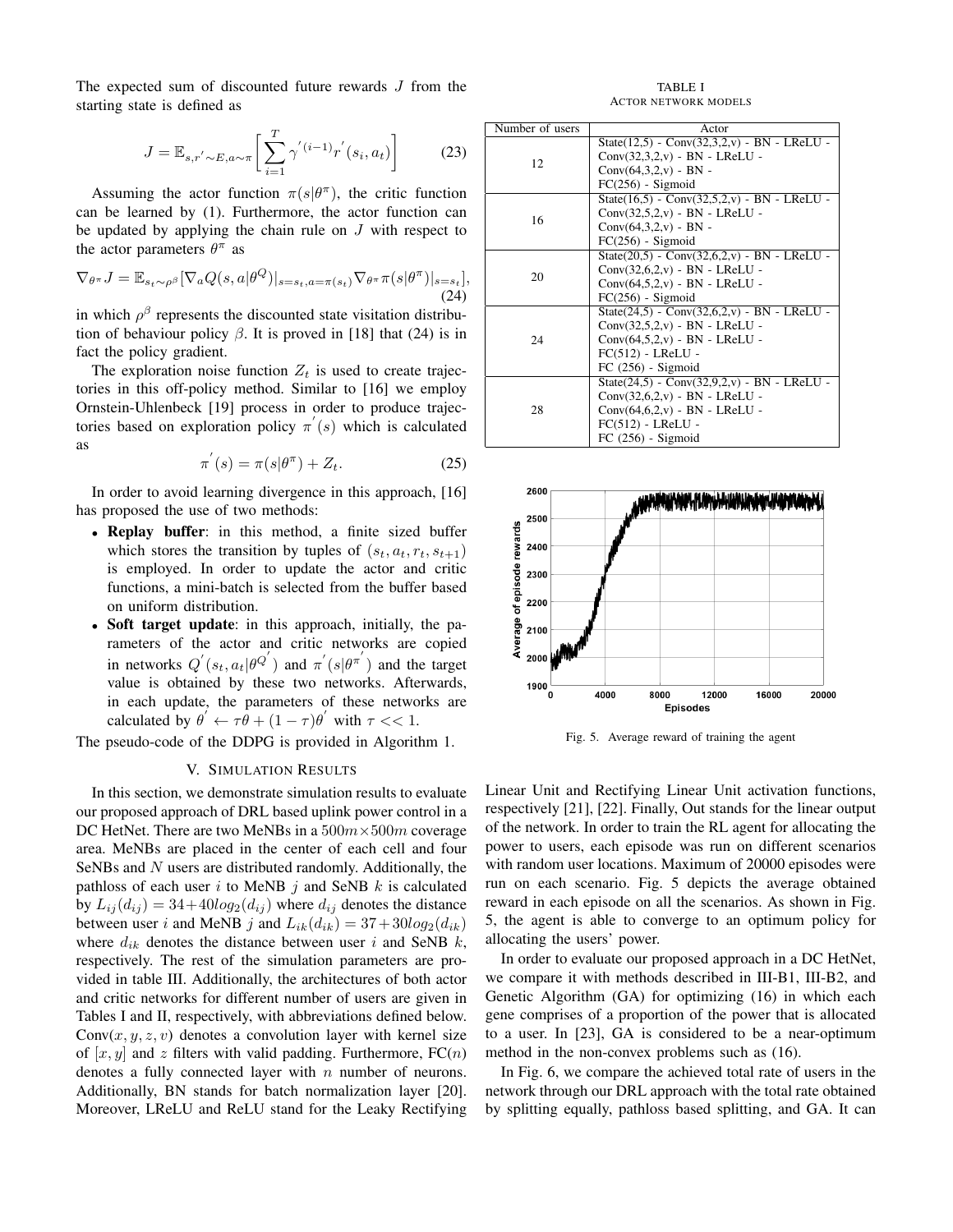| Number of users | Critic                                            |  |  |  |
|-----------------|---------------------------------------------------|--|--|--|
|                 | State $(12,5)$ - Conv $(32,3,2,v)$ - BN - LReLU - |  |  |  |
|                 | $Conv(32,3,2,v) - BN - LReLU -$                   |  |  |  |
|                 | $Conv(64,3,2,v)$ - BN - LReLU -                   |  |  |  |
| 12              | $FC (256) - Out1$                                 |  |  |  |
|                 | $Action(12,2) - Conv(64,3,2,v) - ReLU -$          |  |  |  |
|                 | $FC(256) - Out2$                                  |  |  |  |
|                 | Out1 * Out2 - ReLU                                |  |  |  |
|                 | State $(16.5)$ - Conv $(32.5.2,v)$ - BN - LReLU - |  |  |  |
|                 | $Conv(32.5.2,v) - BN - LReLU -$                   |  |  |  |
|                 | $Conv(64,3,2,v) - BN - LReLU -$                   |  |  |  |
| 16              | $FC (256) - Out1$                                 |  |  |  |
|                 | $Action(16,2) - Conv(64,5,2,v) - ReLU -$          |  |  |  |
|                 | $FC(256) - Out2$                                  |  |  |  |
|                 | Out1 * Out2 - ReLU                                |  |  |  |
|                 | $State(20,5) - Conv(32,6,2,v) - BN - LReLU -$     |  |  |  |
|                 | $Conv(32,6,2,v)$ - BN - LReLU -                   |  |  |  |
|                 | $Conv(64,5,2,v) - BN - LReLU -$                   |  |  |  |
| 20              | $FC (512) - Out1$                                 |  |  |  |
|                 | $Action(20,2) - Conv(64,6,2,v) - ReLU -$          |  |  |  |
|                 | $FC(512) - Out2$                                  |  |  |  |
|                 | Out1 * Out2 - ReLU                                |  |  |  |
|                 | $State(24,5) - Conv(32,6,2,v) - BN - LReLU -$     |  |  |  |
|                 | $Conv(32,5,2,v) - BN - LReLU -$                   |  |  |  |
|                 | $Conv(64,5,2,v)$ - BN - LReLU -                   |  |  |  |
| 24              | $FC(1024) - LReLU - FC(512) - Out1$               |  |  |  |
|                 | $Action(24,2) - Conv(64,6,2,v) - ReLU -$          |  |  |  |
|                 | $FC(512) - Out2$                                  |  |  |  |
|                 | Out1 * Out2 - ReLU                                |  |  |  |
|                 | $State(28,5) - Conv(32,9,2,v) - BN - LReLU -$     |  |  |  |
|                 | $Conv(32,6,2,v) - BN - LReLU -$                   |  |  |  |
|                 | $Conv(64, 6, 2, v) - BN - LReLU -$                |  |  |  |
| 28              | FC(1024) - LReLU - FC (512) - Out1                |  |  |  |
|                 | $Action(24,2) - Conv(64,6,2,v) - ReLU -$          |  |  |  |
|                 | $FC(512) - Out2$                                  |  |  |  |
|                 | Out1 * Out2 - ReLU                                |  |  |  |

TABLE II CRITIC NETWORK MODELS

TABLE III SIMULATION PARAMETERS

| <b>Parameter</b>                        | value         |
|-----------------------------------------|---------------|
| $\alpha$                                | 0.8           |
| MeNB total noise power spectral density | $-174$ dBm/Hz |
| SeNB total noise power spectral density | $-104$ dBm/Hz |
| MeNB shadowing-fading deviation         | 10dB          |
| SeNB shadowing-fading deviation         | 8 dB          |
| MeNB bandwidth $(W_M)$                  | $2$ GHz       |
| SeNB bandwidth $(W_S)$                  | 3.5 GHz       |
| User transmit power $(P_{N(M\cup S)})$  | $25$ dBm      |
| $_{P_0}$                                | $-75$ dBm     |
|                                         | 0.99          |
| $\tau$                                  | 0.001         |
| Replay buffer size                      | 300000        |
| Mini-batch size                         | 128           |
| Maximum number of episodes              | 20000         |

be seen that our DRL approach is able to allocate power for transmitting to MeNBs and SeNBs in a way that maximizes the total rate of the DC HetNet and is close to the near-optimum answer (GA). Furthermore, it is able to outperform the two basic methods of splitting equally and pathloss based splitting in terms of total rate of users.

Fig. 7 illustrates the Cumulative Distribution Function (CDF) for the rate of 28 users in our DRL approach, the two



Fig. 6. Total rate versus different number of users





TABLE IV AVERAGE CPU TIME (SECONDS)

| Number of users | Genetic | DRL      | Equal Split | PL Split |
|-----------------|---------|----------|-------------|----------|
| 12              | 40.2    | $4e-4$   | $8e-4$      | $9e-4$   |
| 6               | 50      | $1.6e-1$ | $1.4e-3$    | $1.4e-3$ |
| 20              | 57      | $2.2e-2$ | $2e-3$      | $2e-3$   |
| 24              | 61      | $3e-1$   | $2.7e-3$    | $2.7e-3$ |
| 28              | 100     | $5.4e-1$ | $1e-2$      | $2e-2$   |

baseline methods, and the near-optimum answer of GA. As can be seen, our approach is able to obtain higher rate for all of the users compared to splitting equally and all of the users achieve higher data rate than the pathloss based splitting. Furthermore, the CDF of our method demonstrates that for some of the users the total rate is higher than those of the GA answer.

Table IV demonstrates the average CPU time required for obtaining the final answer in each of the methods. As can be seen, the CPU time of DRL agent is marginally less than GA